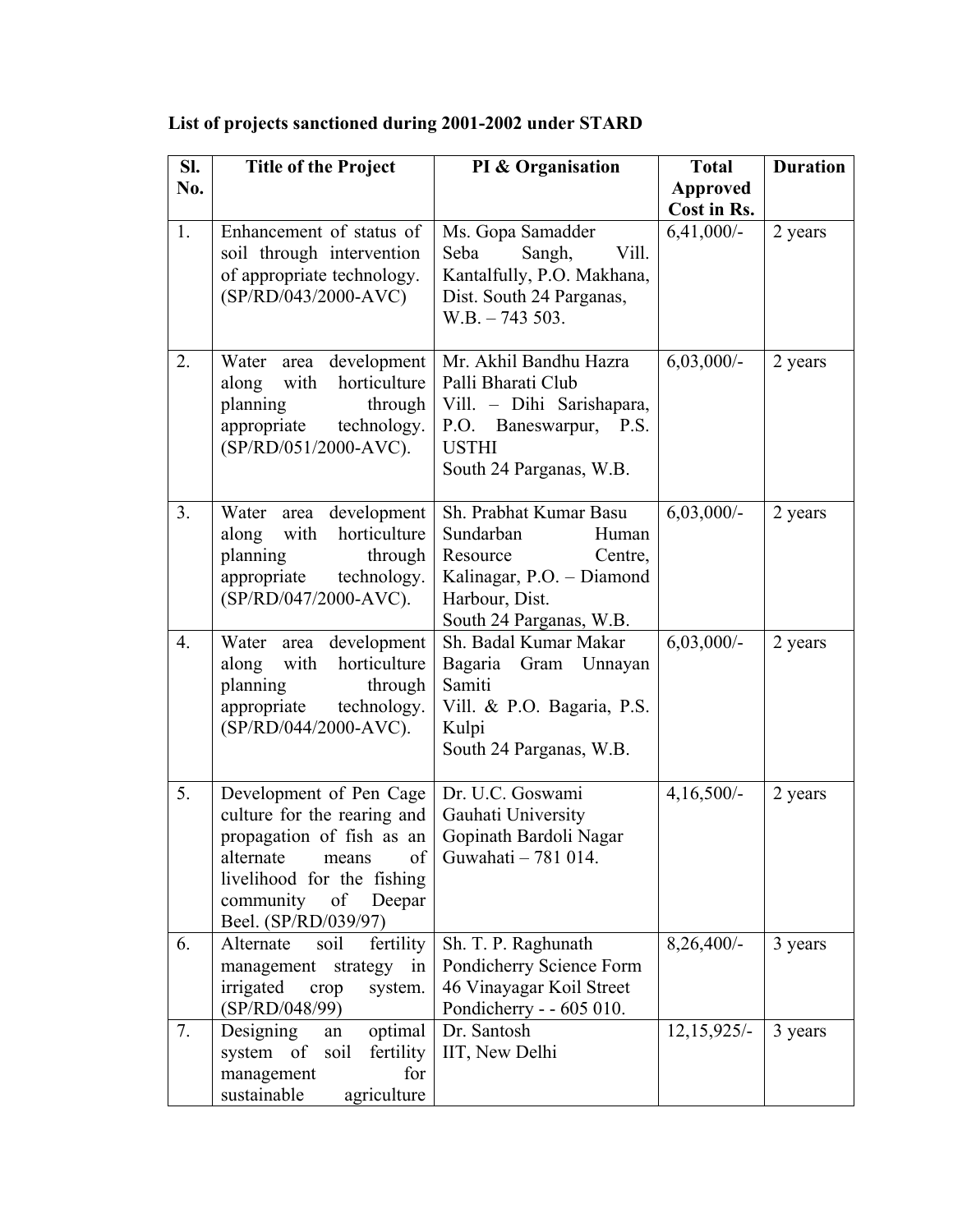|     | (SP/RD/026/99)                                                                                                                        |                                                                                                                                         |              |         |
|-----|---------------------------------------------------------------------------------------------------------------------------------------|-----------------------------------------------------------------------------------------------------------------------------------------|--------------|---------|
| 8.  | Improving the quality and<br>oil content of neem seeds<br>(SP/RD/043/98)                                                              | Dr. T. Arjun<br>Vivekananda Kendra<br>NARDEP,<br>Vivekanandapuram,<br>Kanyakumari - 629 702.                                            | $6,00,800/-$ | 3 years |
| 9.  | Enhancement of status of<br>soil through intervention of<br>appropriate<br>technology.<br>$(SP/RD/041/2000 - AVC)$                    | Sh. Trisha Mukherjee<br>M.R.D. Sports Club<br>Village Maheshdari, P.O.<br>Rassa Dagachha, South 24<br>Parganas, W.B.                    | $6,03,000/-$ | 2 years |
| 10. | Water area development<br>along with<br>horticulture<br>planning<br>through<br>appropriate technology<br>$(SP/RD/050/2000-AVC)$       | Sh. Sanjay Kumar Das<br>Aikatan Sangha<br>Vill & P.O. Dara, P.S.<br>Joynagar<br>Dist. 24 Paraganas                                      | $6,03,000/-$ | 2 years |
| 11. | Generation of data for<br>design of solar dryers<br>laboratory<br>through<br>experiment<br>(SP/RD/046/98)                             | Dr. S. K. Philip<br>SPRERI,<br>Vallabh<br>Vidyanagar, Gujarat                                                                           | 8,69,000/-   | 2 years |
| 12. | Low cost energy saving,<br>renewable<br>local<br>technology for<br>water<br>systems development in<br>Ramanthapuram<br>(SP/RD/038/98) | Mr. V.N. Gore<br>CERD, Reddiarpalayam,<br>Pondicherry.                                                                                  | $9,25,000/-$ | 3 years |
| 13. | Water area development<br>with horticulture<br>along<br>planning<br>through<br>appropriate<br>technology<br>$(SP/RD/049/2000-AVC)$    | Sh. Paritosh Biswas<br>Nabasan Sonar Tori<br>Vill. - Nabasan,<br>P.O.<br>Sarisha,<br>P.S.<br>Diamond<br>Harbour,<br>Dist. 24 Paraganas. | $6,03,000/-$ | 2 years |
| 14. | Coir fibre manufacturing<br>from coconut cells, and<br>coirmat production from<br>by<br>yearn<br>women<br>$(SP/RD/039/2000-AVC)$      | Sh. Mukul Dutta<br>Nabin Sangha<br>Vill. & P.O. Baneswarpur,<br>24 Parganas, W.B.                                                       | 5,48,000/-   | 2 years |
| 15. | Coirmat production from<br>by<br>yearn<br>women<br>(SP/RD/040/2000-AVC)                                                               | Sh. Debabrata Singh<br>Baneswarpur Mahila Seva<br>Kendra<br>P.S. Usthi, 24 Paraganas,<br>W.B.                                           | $3,81,500/-$ | 2 years |
| 16. | Water<br>area development                                                                                                             | Km. Beauty Halder                                                                                                                       | $6,03,000/-$ | 2 years |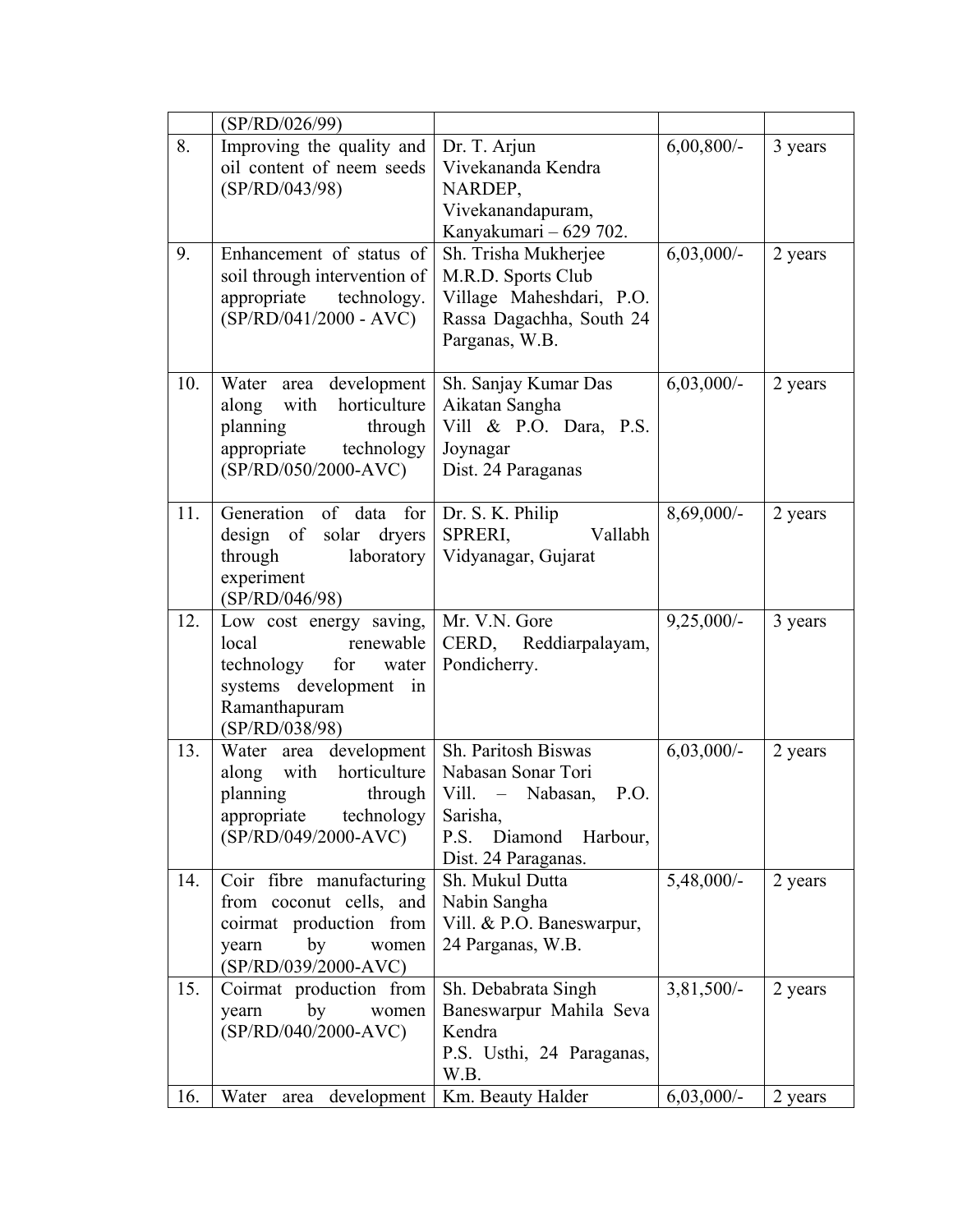|     | horticulture<br>with<br>along<br>planning<br>through<br>appropriate<br>technology<br>$(SP/RD/048/2000-AVC)$                                                                                 | Chawghari<br>Kishalaya<br>Sangha<br>Dist. South 24 Paraganas<br>W.B.                                                   |               |         |
|-----|---------------------------------------------------------------------------------------------------------------------------------------------------------------------------------------------|------------------------------------------------------------------------------------------------------------------------|---------------|---------|
| 17. | Establishment<br>of Rural<br>Technology<br>Park<br>at<br>Nonghpoh & Bhoi Block,<br>Ri Bhoi Dist., Meghalaya.<br>(SP/RD/004/2000-RTP)                                                        | Fr. Mathew Payyappilly<br><b>Bosco Reach Out Society</b><br>Don Bosco, Guwahati.                                       | $18,08,800/-$ | 3 years |
| 18. | Sustainable<br>Fibre<br>Resources<br>(SP/RD/016/2000)                                                                                                                                       | Sh. M. S. Qidwai,<br>Sultanpur<br>Technological<br>Institute<br>Sultanpur.                                             | $3,38,500/-$  | 2 years |
| 19. | Introduction/<br>demonstration<br>of<br>fish<br>cultivation technology in<br>hills<br>Uttaranchal<br>for<br>generation:<br>income<br>coordinated<br>project.<br>(SP/RD/062/99)              | Rakesh<br>Dr.<br>Kumar,<br>HESCO,<br>Garhwal.                                                                          | $21,97,700/-$ | 2 years |
| 20. | Improvement<br>in<br>crop<br>productivity of small $\&$<br>marginal farmers through<br>of vermiwash<br>use<br>as<br>growth<br>promoter<br>and<br>natural pesticide.<br>(SP/RD/071/2000)     | Sh. Manohar Khake,<br>Dharamitra,<br>Bank of India Colony<br>Wardha - 442 001.                                         | $5,32,400/-$  | 2 years |
| 21. | Improvement of traditional<br>water mills through tested<br>technology in hill region of<br>Garhwal<br>(SP/RD/076/2000)                                                                     | Dr. D. P. Dobhal<br>Gharat Samiti<br>Dist. Chamoli<br>Uttaranchal $-246$ 472.                                          | 6,81,970/-    | 3 years |
| 22. | Research<br>and<br>demonstration<br>of<br>sustainable<br>agricultural<br>practices among small and<br>farmers<br>marginal<br>in<br>Bidhnu<br>Dist.<br>Block,<br>Kanpur.<br>(SP/RD/009/2000) | Dr. Jagdish Mishra<br>Integrated<br>Sustainable<br>Development, R-22 White<br>House<br>Yeshoda Nagar<br>Kanpur $-11$ . | 8,92,600/-    | 3 year  |
| 23. | Rehabilitation of the blind<br>by handloom weaving.                                                                                                                                         | Dr. A. Saraswathy<br>Rehabilitation<br>Joseph's                                                                        | $5,80,000/-$  | 2 years |